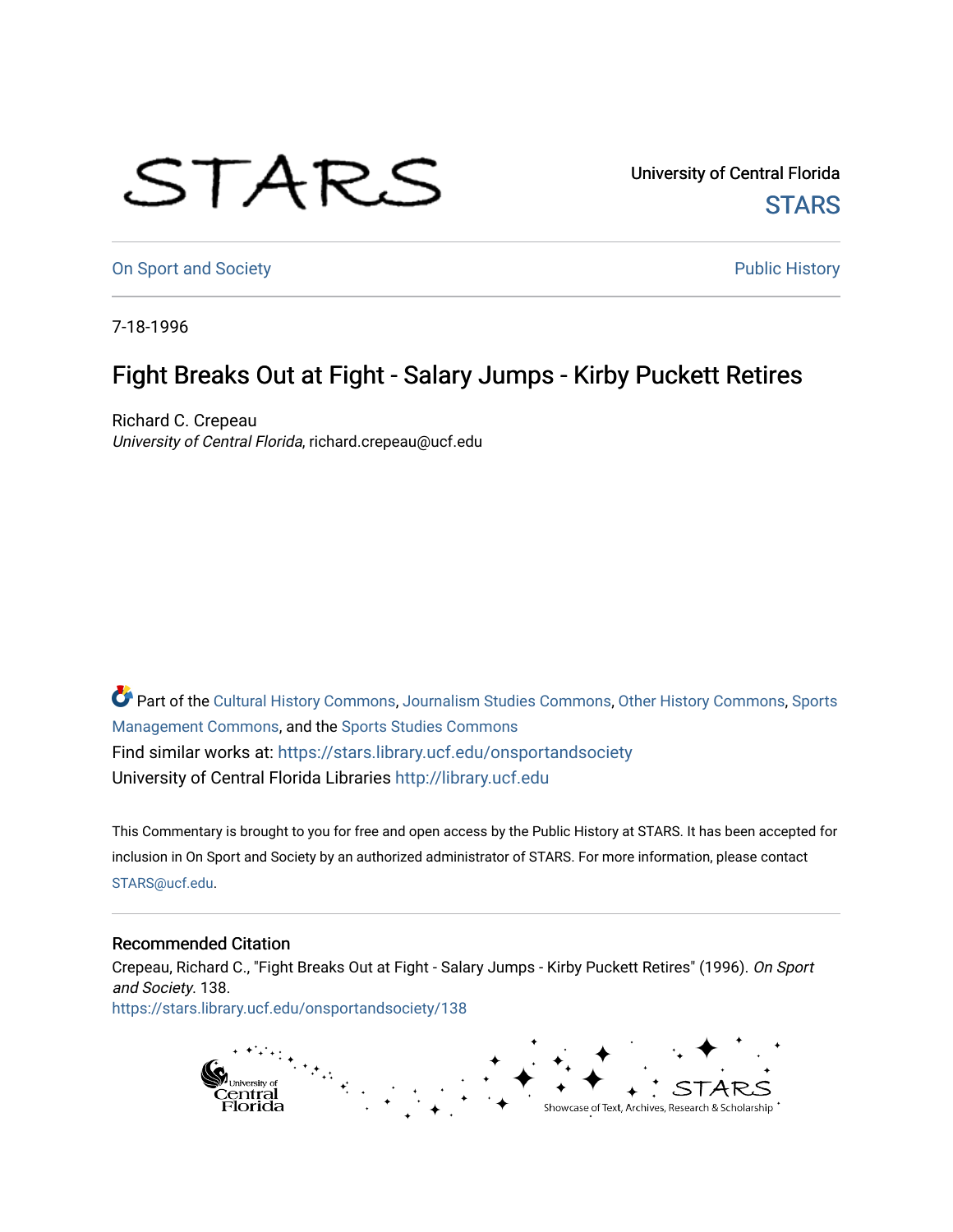## SPORT AND SOCIETY FOR H-ARETE JULY 18, 1996

It was a week that featured the ridiculous and the sublime, and as usual the former exceeded the latter. I had planned to have an Olympic topic this week but events intervened and forced themselves upon us.

The ridiculous came in two major forms. The first was the fiasco at Madison Square Garden where people went to a fight and a fight broke out. The scheduled fight was between Riddick Bowe and some guy named Golota, a fighter from Poland, who is apparently under indictment in Poland on assault charges. Well at least he wasn't the heavyweight champion of New Jersey. Golota surprised everyone by outpointing Bowe, but in the end, by hook or by crook, Bowe took four low blows and Golota was disqualified.

This is when the fight broke out. Bowe's corner people rushed Golota and one of them pounded Golota with a cell- phone to the head. Others joined the fray in the ring and then fights spread to and through the stands. Before it was over it was a bloody mess and a tribute to Garden security and to the cesspool that is the heavyweight division.

It is not entirely clear why the Garden crowd went berserk but in may have been that word of the upcoming spending spree by the NBA owners had spread through the crowd--a wild theory but after the last few days all things seem possible.

That the Miami Heat would sign two players for \$212M over the next seven years seems ridiculous. That Atlanta could pop for \$50M for five years, or Seattle for \$88M for seven years, or that the Magic would find that \$115M for seven years was not enough to sign Shaq, all would have been regarded as ridiculous just a week ago. The only thing that seemed within the realm of reality was the \$30M for one year for Michael, even though that is greater than the total payroll of 24 teams last season. Now "Michael Money" seems almost like chump change, even though if the Bulls play 100 games next season, Michael will take home \$300,000 per game.

One wonders where all the money is coming from to fuel this spending frenzy. I have two possible explanations. Either the owners were making massive profits before last weekend and no one knew it, or David Stern is the drug lord of the universe and the NBA is fronting for him.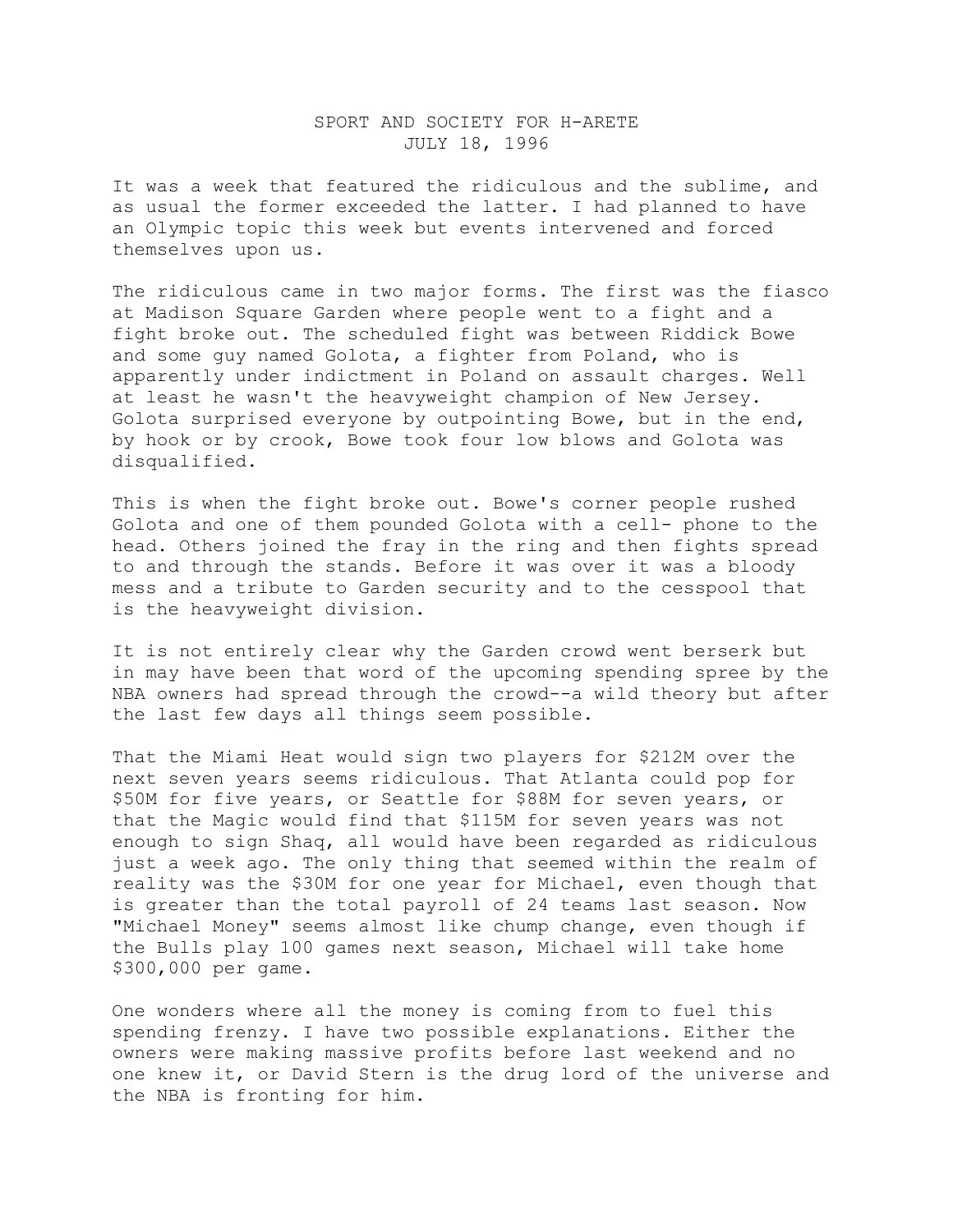We know of course where the money originates. It comes from luxury box sales, season ticket holders, television sponsors, paraphernalia buyers, and the fleecing of taxpayers at the local, state and national level. All have contributed in various ways to this massive money machine.

Two interesting comments were made over the last few days about all this. Former player and coach Fred Carter recalled that when salaries went over \$100,000 less than two decades ago, people warned the players that they would kill the goose that laid the golden egg. The other observation, which may be the most insightful of any, came from one of the beneficiaries of this madness, Gary Peyton. He was talking about his contract and said, "\$75M or \$85M, what's the difference. You can never spend all that money anyway."

These sordid developments that raise serious questions about the Decline and Fall of Roman Empire were thankfully offset by the sublime.

When Kirby Puckett announced his retirement this week a great career came to a premature end. The eye problems that developed suddenly in spring training and robbed Kirby of depth perception, finally proved untreatable, and one of the great people to ever put on a baseball uniform was forced from the game.

The numbers are his Hall of Fame ticket, the leadership qualities are not measurable, the sight of this squat body made him look like an improbable athlete, and in the end he is one of the greatest players to ever wear a Minnesota Twins uniform. Number 34 jumping high over the glass in centerfield to rob opposing players of home runs was a marvelous sight. Watching Kirby run the bases was worth the price of admission, while Bob Casey's introductions became both a trademark and a call to watch greatness in action.

He played every minute of every game with an enthusiasm that was contagious, and his smile could light up the darkest corners of the Metrodome. His teammates and many other players in the American League are now wearing number 34 on their hats and uniforms as a tribute to his greatness.

As Kirby left he reminded his teammates how proud he was to have worn one uniform throughout his career, and could have told them he was able to do this because he took less money to stay in